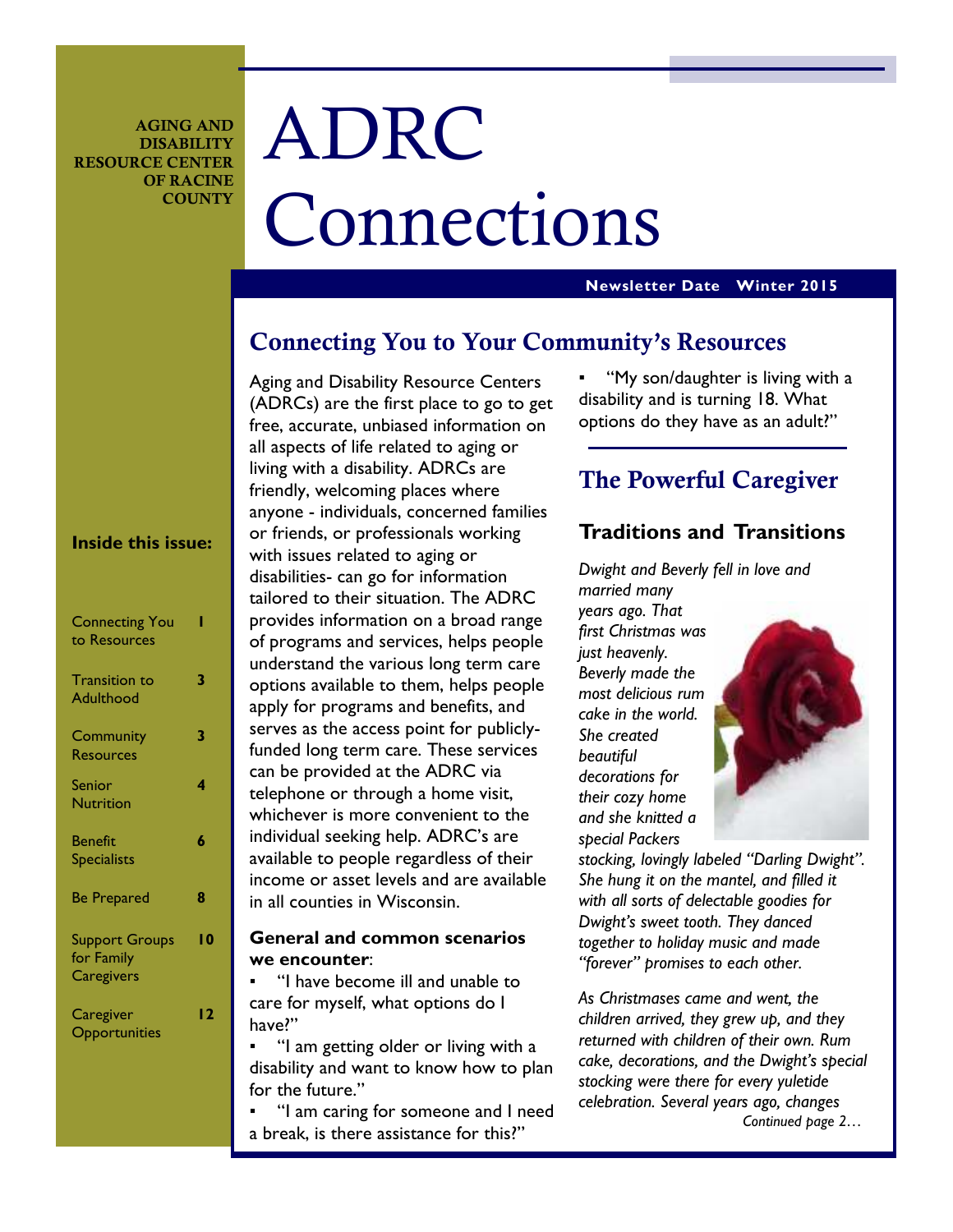### **Page 2**



**Caregiver article by Marilyn Joyce Caregiver Support Specialist** 

**Aging and Disability Resource Center of Racine County** 

**262- 833-8764 marilyn.joyce@ goracine.org**



## **Traditions and Transitions** continued from front page

*happened as Beverly began to suffer from dementia. Bonnie, their daughter, now makes the rum cake, and helps the grandchildren decorate and hang Grandpa's tattered stocking. Beverly doesn't remember how to do these things. She is often restless and asks repeatedly to "go home." A month ago Beverly ran out of the house and down the sidewalk. With two ailing knees, Dwight was unable to reach her before she fell and broke a hip.* 

*Now she is in a care facility, and Dwight is missing her terribly. He longs for the days they spent at home together. He feels that he has lost a purpose in life. He's not interested in anything, not even Packer games. Some days he doesn't want to get out of bed. His daughter brings meals, but he doesn't have much of an appetite. After he visits Beverly, he sits tearfully in his chair, remembering better times.* 

Caregivers live with change on a regular basis. When that change involves a loved one residing away from home, it can seem devastating. One daughter, even though caregiving had caused her great stress and serious health problems, said when her mother went to a care facility "I feel like I've been fired!" It is said that every change is accompanied by a transition – a period of adjustment for our minds, bodies, emotions and souls. Change is an external event often beyond our control. Transition is an internal process. It can seem like a wilderness where we wander, aimless and alone. So we move from letting go of the old to a time of "wandering in the wilderness" to reaching a new beginning, settling into things as they are, even though we may not like them. Let's look at these three phases:

### *1. Endings - Letting go of what was*

For caregivers this often means letting go of going solo. Accepting your limits actually improves your caregiving and helps you regain some of the original relationship that you have had with your loved one over the years.

You may have to argue with an inner voice that says "Hang in there. Don't allow change." You may need to remind yourself, "I'm not in control of everything. Something has changed, and I need to respond to it. Recognizing a change does not mean you approve of it or that you have failed.

### *II. The Wilderness*

Feeling lost and profoundly sad doesn't mean something's wrong with you. It means you need time, support, and patience with yourself to get used to one more loss. Then you can modify your life accordingly. Dwight will still help monitor and manage Beverly's care. When he is with her, he can be fully present, hold her hand, and be her husband. One caregiver said when her mother went to live in a nursing home, "Only the location of my devotion has changed."

The holiday season can seem especially cruel for caregivers in transition. Many, many families gather with high hopes of finding peace, love, perfection, even lost youth in their holiday traditions. Beverly created symbols of love and peace in the home she shared with Dwight. This Christmas Eve may find Dwight feeling very lonely. Visions of past winter holidays may bring profound sadness and twinges of self-doubt. This may well be the most difficult time in Dwight's life. He is at risk of slipping into depression. He'll need the support of family, friends, his faith community and other caregivers whom he knows from his Support Group.

### **Tools for Navigating the Wilderness**

• Maintain structure and order in your life. Set small goals every day.

Take care of yourself. Stay in touch with supportive people and continue enjoyable activities.

Identify the reasons you feel troubled. Feeling distressed doesn't necessarily mean something is wrong; it means things are changing

Continued on page 10...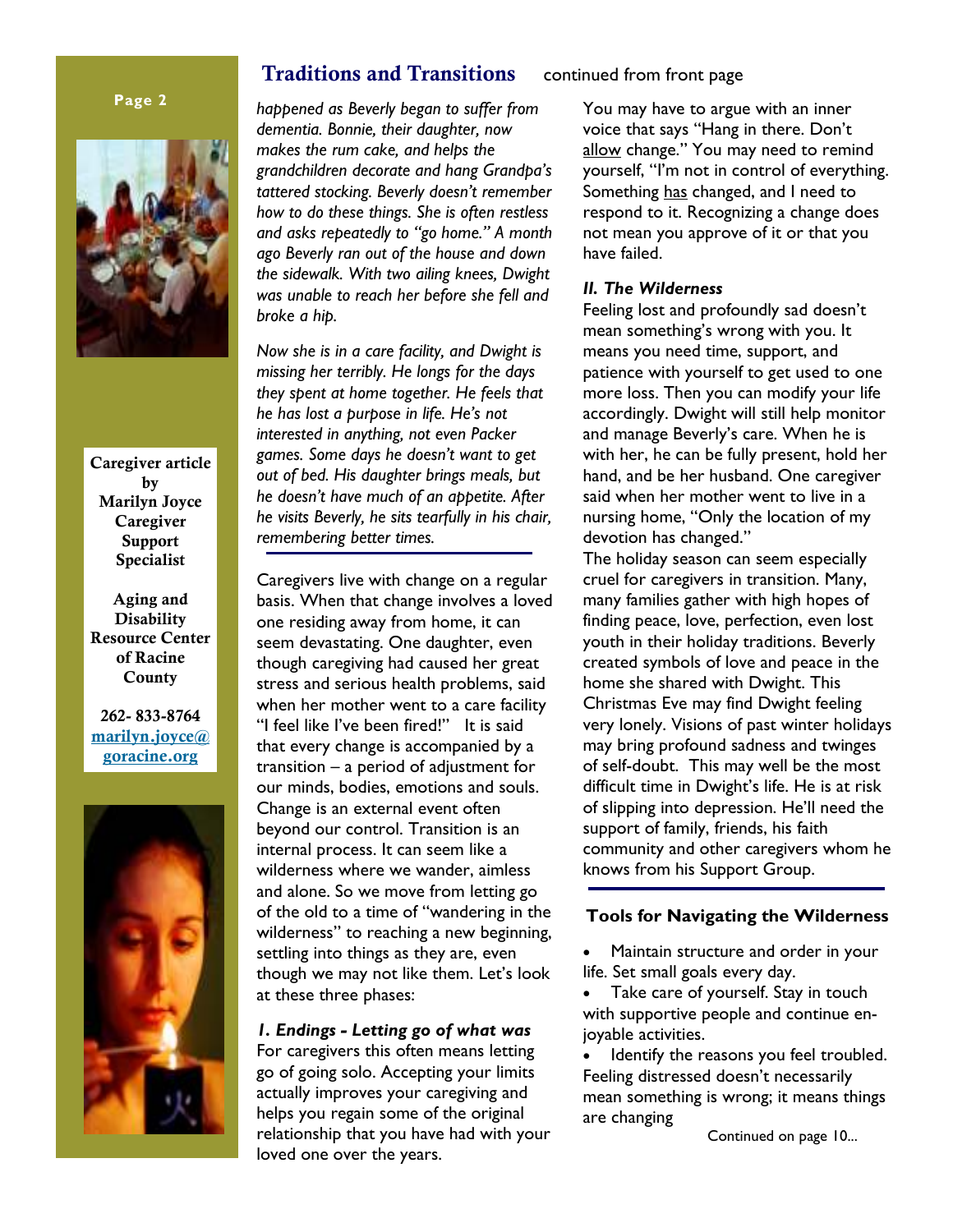# **Transition to Adulthood in Racine County**

Turning 18 is a milestone for many people. For people living with a disability, it can also mean a time of other changes as well. The ADRC is a source of assistance to help young adults with disabilities and their families consider options as early as age 17 1/2 who are transitioning into adulthood. Whether you are considering moving out on your own and may need assistance in your new home, or are considering post-secondary education and want to know which schools have accommodations for people with disabilities or if you are looking for assistance in knowing what benefits you may be entitled to as an adult with a disability, the ADRC can help you understand your options. Guardianship, vocational skills, education, health insurance, social

security, recreational activities, transportation and in-home assistance are all topics that someone living with a disability may consider seeking knowledge about at some point in life. The ADRC is a free and unbiased source of this information tailored to suit your individual needs. Consider contacting the ADRC to begin your relationship with a friendly ADRC specialist today.

See other Transition information at: https://www.adrc.racineco.com/site/4 46/transition\_to\_adulthood.aspx

The ADRC also has information and resources to assist adults with physical and intellectual disabilities who are not in the transition process.

# **Community Resources**

*This column highlights some of the many resources in our community. For more, see the Community Resource Directory available from the Aging and Disability Resource Center (262-833-8777) or www.adrc.racineco.com.*

There are a variety of targeted resource materials available on the ADRC Website. We can also be found on Facebook. See the link on the bottom of our website: https://www.adrc.racineco.com/site/

Resource Directories are now available in a PDF format to download. To view the Resource Directory you will need Adobe Acrobat Reader .

### **General Resources:**

**Community Resource Directory** 

Living Options in Racine County

Access the document "Choosing An **Assisted Living Facility"** 

### **Additional Helpful Resource Guides:**

### Mini Resource Directory

Info on programs and services for people seeking mental health, alcohol or drug addiction, or basic assistance and services.

Resources for People Living with Developmental Disabilities

Resources for People Living with Physical Disabilities

Transition Resources (Disabled ages 17 1/2 to 21) Please contact the ADRC 262-833-8777 or your school to request a copy.

Emergency Resources - Brochure



*Preparing for graduation and thinking about the future beyond high school is a very exciting time in anyone's life. The possibilities are endless.* 

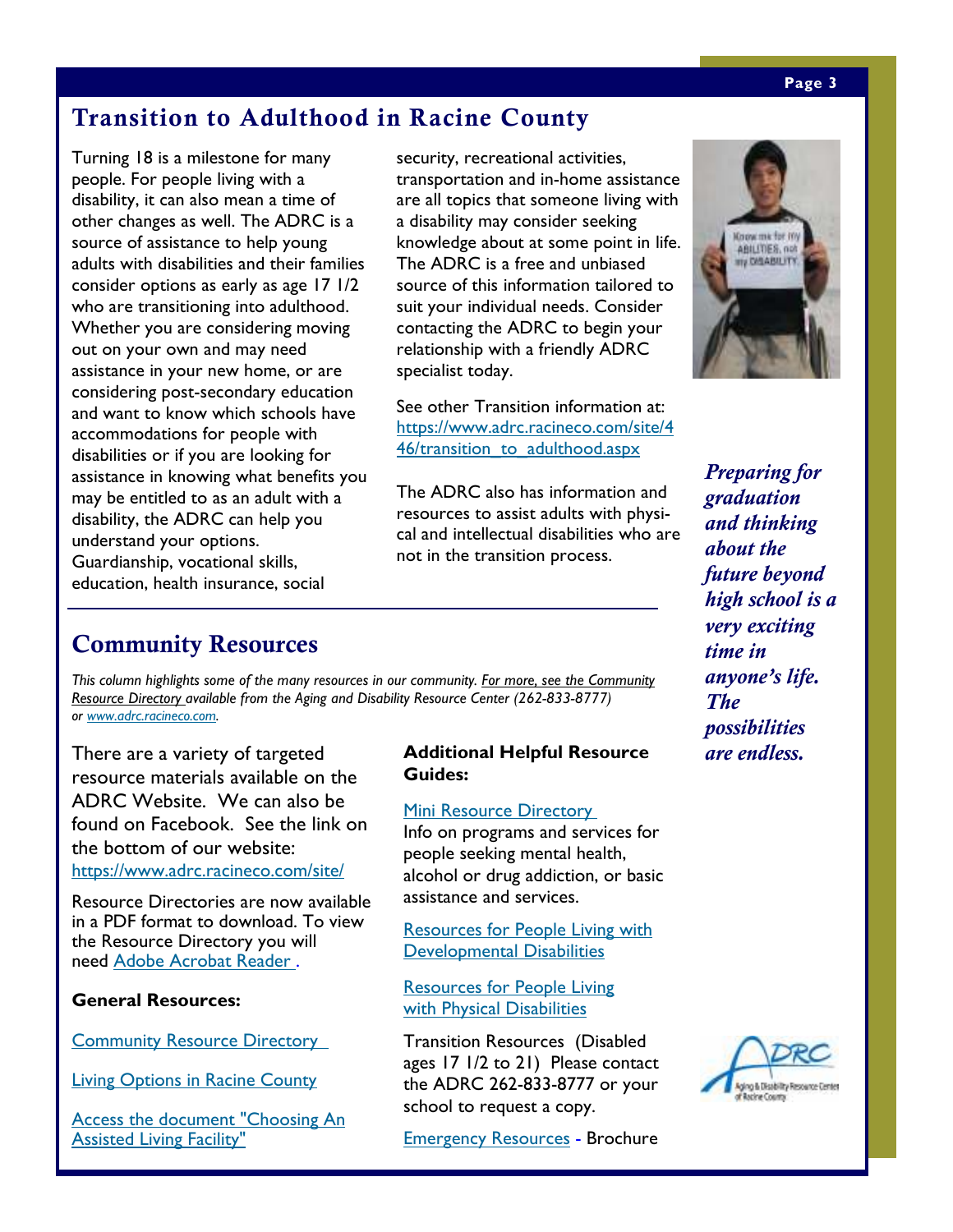### **Page 4 ADRC**



**Balsamic Roasted Green Beans (Serves 10)** 

2.5 lbs. Fresh Beans (any color) 3 Tbsp. Olive Oil 2 Tsp. Lemon Pepper 2 Tsp Granulated Garlic **or**  1 Tbsp. Fresh Garlic (minced) ¼ Cup of Balsamic Vinegar 1) Pre-heat oven to 425° 2) Wash and dry beans 3) Trim ends and cut beans into bite size pieces (1.5 in) 4) In stainless steel or plastic bowl, mix all ingredients except beans 5) After all ingredients are incorporated, add beans and toss until coated 6) Spread on baking sheet and bake for 10-15 minutes or until tender. Portion and freeze

leftovers, or make a smaller amount. Add other vegetables or nuts as desired.

# **Racine County Senior Nutrition Program**

**Call 833-8766** To make a reservation at one of our Dining Sites Please call before 3:00 p.m. a day in advance.

### **Dining Sites:**

**Atonement Lutheran Church**  2915 Wright Ave Racine, WI 53405 Monday - Friday at **Noon**

**Burlington Senior Center**  201 N Main St Burlington, WI 53105 Monday - Friday at **Noon** **Lake Oaks Apartments**  1916 S Wisconsin Ave Racine, WI 53403 Monday - Friday at **Noon**

**Lincoln Villas North Apartments**  3919 Ruby Ave Racine, WI 53406 Monday - Friday at **11:30 am** 

**Lincoln Villas South Apartments**  5820 Lincoln Village Dr Racine, WI 53406 Monday - Friday at **Noon**

### **Salvation Army**

1901 Washington Ave Racine, WI 53403 Monday– Friday at **Noon**

**Union Grove Hometown Village**  1415 13th Avenue Union Grove, WI 53182 Monday - Friday at **11:30 am** 

### **Menus**

You can find the menus for coming months in your local newspaper, or online at: https:// www.adrc.racineco.com/

# **Who We Are...**

The Senior Nutrition Program actually has two components, but both components have one goal: Make Sure No Senior Goes Hungry in Racine County.

The Meals on Wheels component of the program has been serving meals to homebound seniors for 50 years. The meal is delivered to their door Monday through Friday between the hours of 11am and 1 pm. MOW has an average of 120 volunteer drivers who

share their time by delivering the meals and visiting with the homebound seniors. It is also a safety check for the senior, because if they do not answer the door, we will contact an emergency contact to check on them. Qualifications for Meals on Wheels are: 60 years or older and unable to leave their home under normal circumstances. All Meals on Wheels Participants will need an in-home visit within 30 days of starting. You can set up an appoint-

ment when you call to arrange Meals on Wheels, or you will be contacted to arrange this. All meals are provided on a donation basis which the program depends on to continue to serve meals.

The second component of the program is for the seniors who can still get out for lunch. We have 7 Dining Centers in Racine County where seniors can have lunch Monday through Friday. They (continued pg 11...)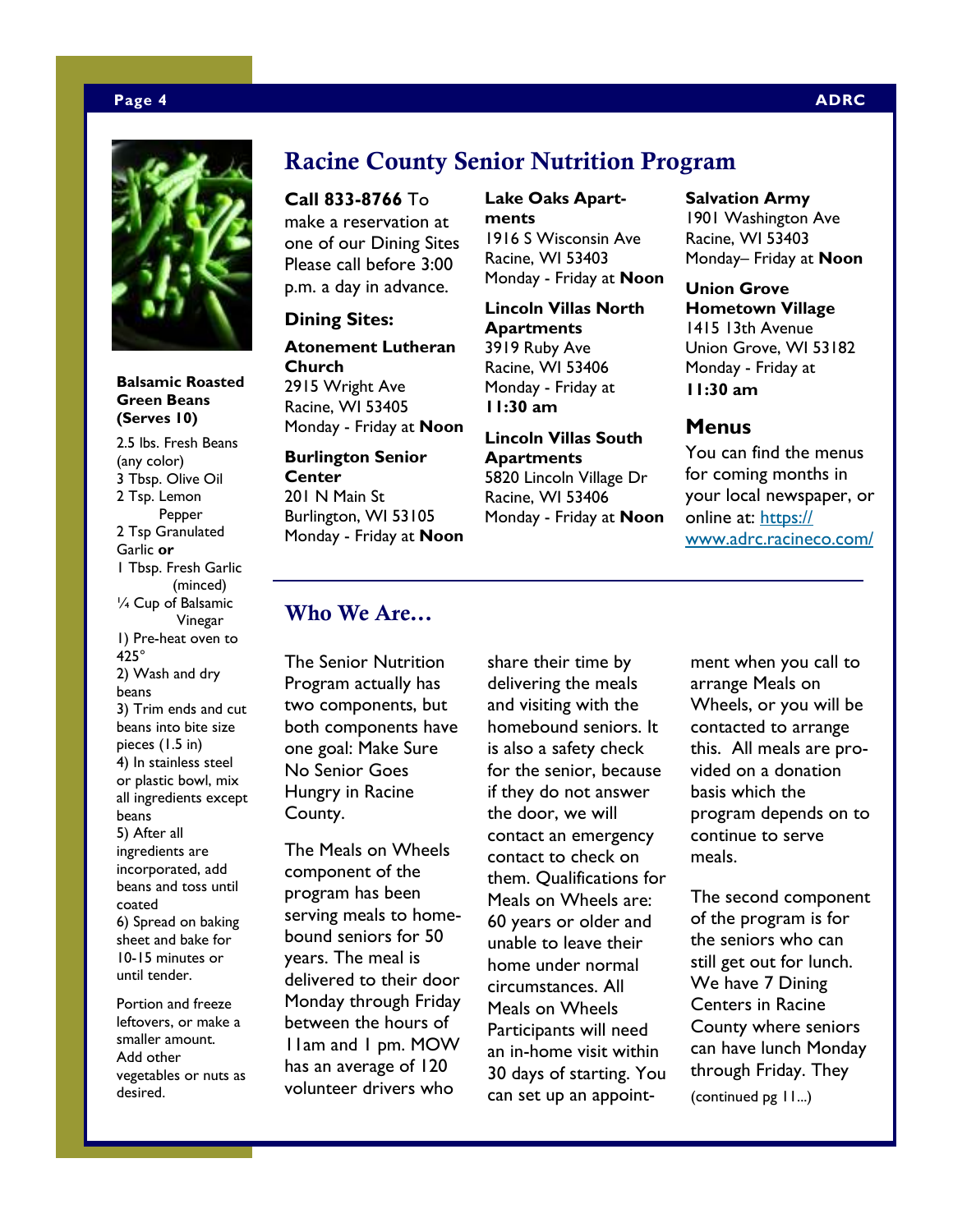# **Holiday Food Safety**

If you have any questions or concerns about food safety during the holiday season, contact: The USDA Meat & Poultry Hotline 1-888- 674-6854 Monday through Friday 10-4 ET

### **Some food safety answers:**

**Question:** "I just discovered I cooked the turkey with the package of giblets still inside the cavity. Are the turkey and giblets safe to eat?"

**Answer:** If giblets were left in the cavity during roasting, even though this is not recommended, the turkey and giblets are probably safe to use. However, if the packaging containing the giblets has changed shape or melted in any way during cooking, do not use the giblets or the turkey because harmful chemicals from the packaging may have penetrated the surrounding meat.

**Question:** "I baked some pumpkin pies

over the weekend to serve tomorrow for the Holiday. They've just been sitting on the counter. Should I have refrigerated them?"

**Answer:** Yes, Foods made with eggs and milk, such as pumpkin pie, custard pie, and cheesecake, must first be safely baked to a minimum internal temperature of 160 degrees F. Then, they must be refrigerated after baking. Eggs and milk have high protein

(continued pg 11…)



### **Rolo Pretzel Bites**

Place small square or other shaped pretzels on a baking sheet lined with foil or parchment and top with a chocolate covered Rolo caramel.

• Bake at 350° for  $4$  to  $5$ minutes.

• Remove from oven and press a pecan in the center.

Image from: http://www.hersheys.com/ rolo/recipes.aspx?id=8631

# **8 Ways to Lower the Fat in Your Diet**

- 1. Cook more meals at home. Make them low in fat by adapting your recipes and learning new ones.
- 2. Buy skim or fat-free dairy products instead of the full fat versions. These include milk, yogurt, sour cream and frozen yogurt.
- 3. Consume less cheese and foods that contain cheese, like pizza and deli

sandwiches. Cheese is the number one source of saturated fat in the American diet.

- 4. Choose leaner cuts of meat and poultry and limit portion sizes to no more than 3 ounces per meal (about the size of a deck of cards.)
- 5. Eat more salads and vegetables. Did you know that you should be eating at

least 2.5 cups per day according to My Pyramid?

- 6. Eat more fruits instead of packaged snacks like chips and crackers.
- 7. Limit baked goods and fatty desserts.
- 8. Use oil, margarine and fatty dressings sparingly.



### **Page 5**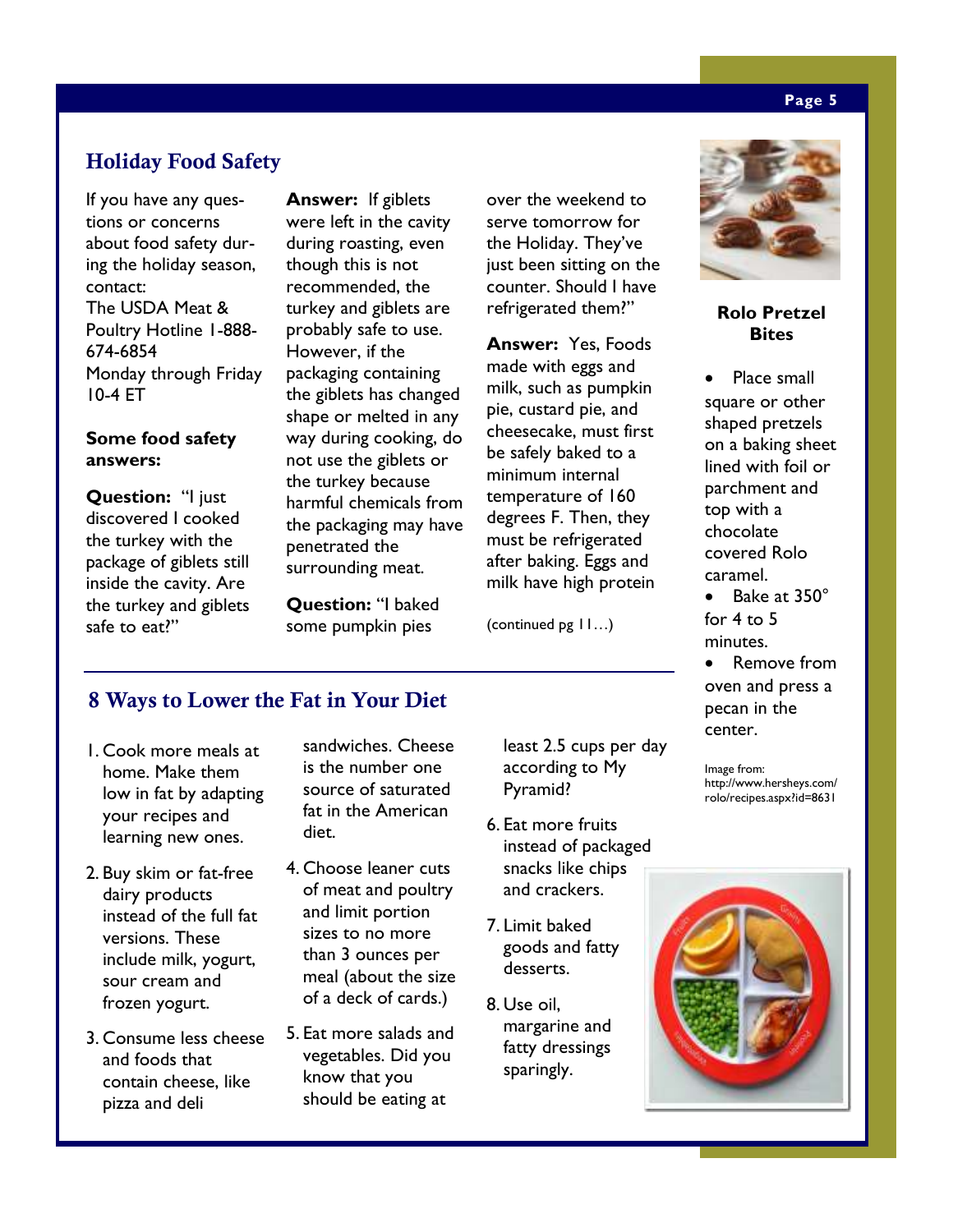### **Page 6 ADRC 2012 12:00:00 ADRC 2014 12:00:00 ADRC 2014 12:00:00 ADRC**



**Important Numbers**  (Toll Free):

**Your Benefits** 

**Social Security**  Local: 866-270-8629 USA: 800-772-1313 **Medicare**  1-800– Medicare (800-633-4227)

**Wisconsin Medicaid—Member services**: 800-362-3002

**Wisconsin Kenosha Racine Partners Consortium (WKRP)**  888-794-5820

### **Elder Benefit Specialist**

An elder benefit specialist is a person trained to help older persons over age 60 who are having a problem with their private or government benefits. They are often called red tape cutters because they are experts at helping older persons with the extensive and complicated paperwork that is often required in benefit programs. They help older persons figure out what benefits

they are entitled to and tell them what they must do to receive them. Elder benefit specialists receive ongoing training and are monitored by attorneys knowledgeable in elder law. The attorneys are also available to assist older persons in need of legal representation on benefit matters, on a case by case basis.

### **What Can Benefit Specialists Do?**

• Provide accurate and

current information on your benefits.

- Suggest alternative actions that you can take to secure benefits or appeal denials of benefits.
- Advocate on your behalf with other parties.
- Explain what legal action or other possible solution is required.
- Refer you to an appropriate attorney when necessary.

*If you have questions you would like to see addressed in the ADRC News please call us at 262-833-8777 or email: adrc@goRacine .org* 

### **Disability Benefit Specialist**

The Disability Benefit Specialist (DBS) program is a service of the Wisconsin's Aging & Disability Resource Centers. The DBS works closely with information and assistance, options counseling, and other

resource center services.

The Disability Benefit Specialists provide services to people age 18 to 59 with physical disabilities, developmental disabilities, mental illness and

substance use disorder.

The Disability Benefit Specialists provide information and assistance with public and private benefit programs including application and appeal procedures.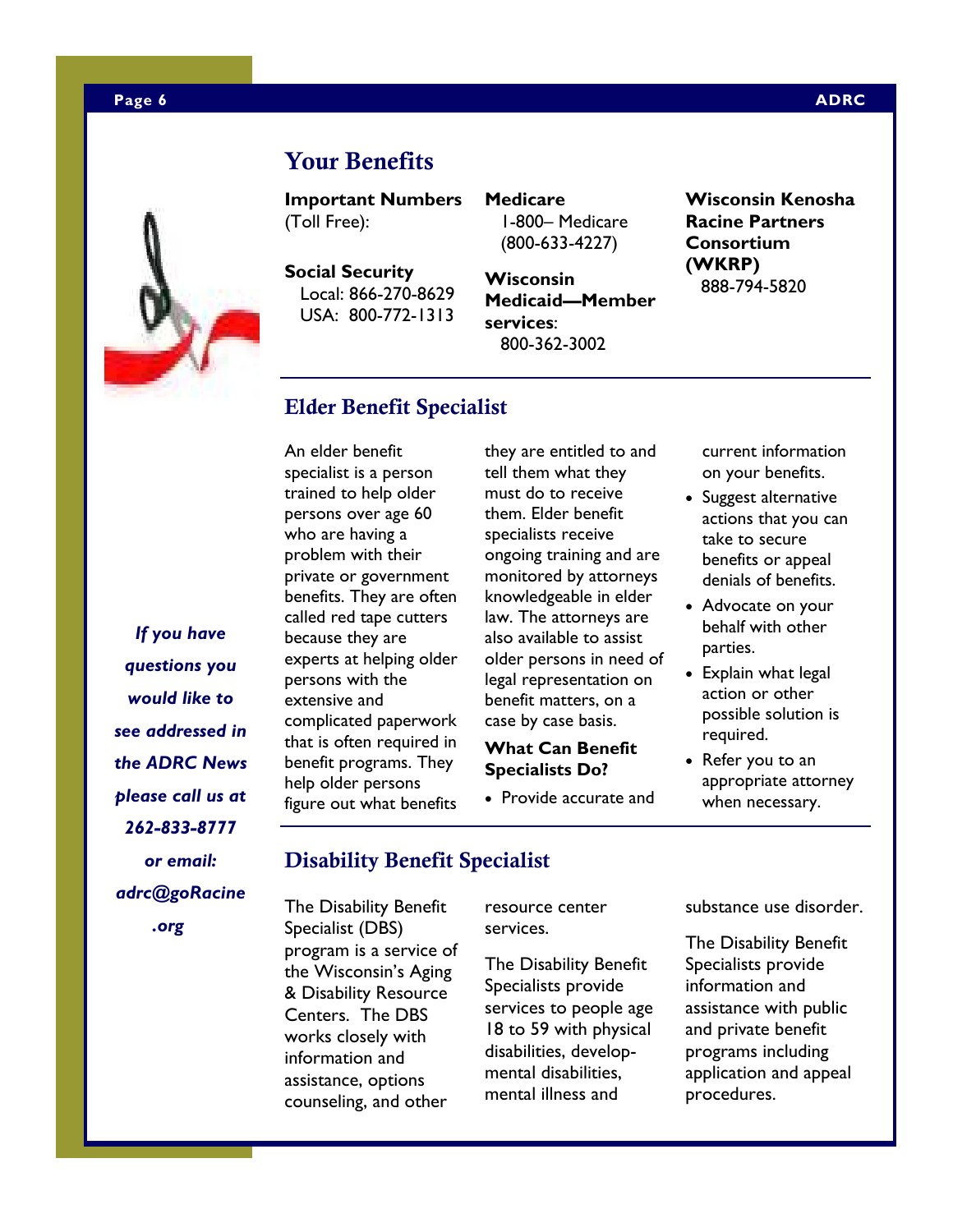Medicare Savings Programs help qualified low-income Medicare beneficiaries pay their Medicare out-of-pocket costs. These programs are administered through the Medical Assistance program, and individuals should apply with their Consortium. State Buy-In programs are also known as "Medicare Premium Assistance" programs, "Medicare Savings Programs," or "Medicare Buy-In."

Currently, there are several types of State Buy-In programs including: Qualified Medicare Beneficiary (QMB), Specified Low-Income Medicare Beneficiary (SLMB), and Specified Low-Income Medicare Beneficiary Plus (SLMB Plus). Each program has different coverage and eligibility requirements. In most cases, an individual must also meet non-financial eligibility requirements for Medical Assistance (i.e., must be Elderly, Blind, or Disabled) and be entitled to or receiving Medicare Part A. To qualify for the QMB, SLMB, or SLMB Plus programs, an applicant must be at least 65 years of age or disabled and must be currently receiving Medicare Part A. Income requirements

vary by program. If your income is close to those listed, you should apply because there are some income deductions that might help you qualify even if your income is over the limits listed below. For example, everyone gets a \$20 deduction.

### **Qualified Medicare Beneficiary (QMB):**

To qualify for QMB, an individual or couple must have income at or below 100% of the Federal Poverty level. The income limit is \$980.83 per month for a single person and \$1,327.50 per month for a couple. The gross income amount from all sources is used, including the amount of the Social Security check, *before* premiums are deducted. The asset limit is \$7,280 for a single person and \$10,930 for a couple. The QMB benefit pays for Medicare Part A & B deductibles, Medicare Part A & B co-insurance and Medicare Part A & B premiums, including late enrollment penalties. QMB beneficiaries receive a *Forward* card that they show at hospitals and clinics along with their Medicare cards.

**Specified Low Income Medicare Beneficiary Program: SLMB** 

To qualify for the SLMB program, income must be below \$1,177.00 per month for a single person or \$1,593.00 per month for a couple. The asset limits are \$7,280 for a single person and \$10,930 for a couple. The SLMB Program only pays for Medicare Part B premiums, including late enrollment penalties.

### **Specified Low Income Medicare Beneficiary Plus (SLMB Plus)**

To qualify for the SLMB Plus program, income must be below \$1,324.13 for a single person and \$1,792.13 per month for a couple. The asset limits are the same as for QMB and SLMB. SLMB Plus pays for Medicare Part B premiums for eligible individuals. In addition to the other financial and non-financial requirements, an applicant for SLMB+ must be determined *ineligible* for Medical Assistance (also called Medicaid, Title 19 or T-19). This includes Community Waivers like Family Care, BadgerCare, QMB, and SLMB. Contact your county's Aging and Disability Resource Center or Economic Support Unit for more information or for help with applying for one of these programs.

JOHN DOE 000-00-0000-A HOSPITAL (PART A) 01-01-2007<br>MEDICAL (PART B) 01-01-2007

> *Please Note that program eligibility information and guidelines often change from year to year. Be sure to ask for the most current eligibility guideline information.*

**HEALTH INSURA**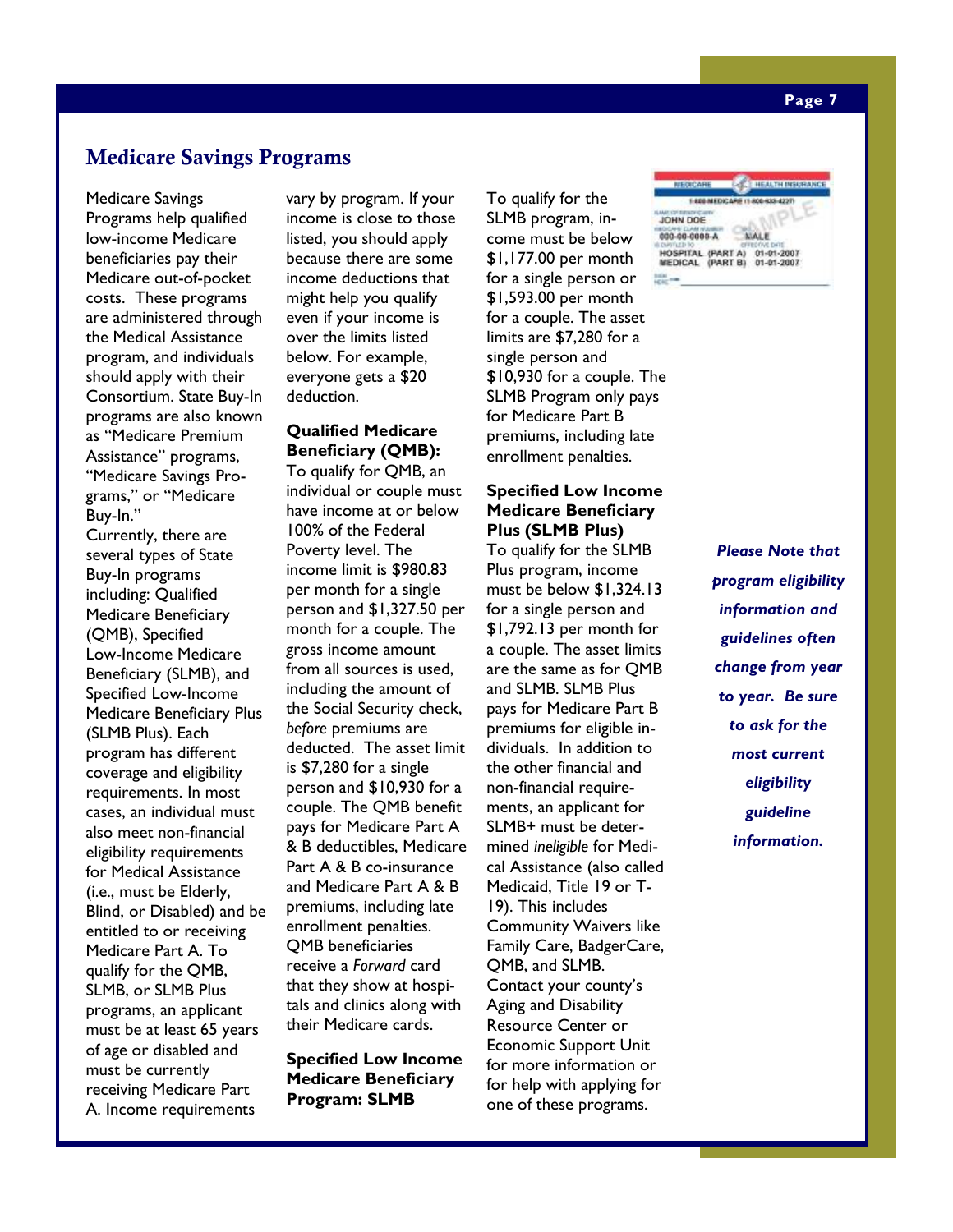

*"Many people don't think of disability as something that could happen to them. Statistics show the chances of becoming disabled are greater than most realize."* 

### **Be Prepared When Disaster Strikes**

**By Bob Trotter Social Security Public Affairs Specialist in Milwaukee, WI** 

For many of us, preparing for winter involves pulling out heavy coats from the closet and making sure our vehicle is ready for intense weather. Whether your winter brings snow, ice, or flooding, you need to be prepared.

Preparing for a possible physical or mental disability is the same. Many people don't think of disability as something that could happen to them. Statistics show the chances of becoming disabled are greater than most realize. Fiftysix million Americans, or 1-in-5, live with a disability. Thirty-eight million Americans, or 1-in-10, live with a severe disability. A sobering fact for 20 year-olds is that more than a quarter of them will become disabled before reaching retirement age. Disability can happen to anyone. But who is prepared?

When disability does happen, Social Security can help people meet their basic needs. Our disability programs provide financial and medical benefits for those who qualify to pay for doctors' visits, medicines, and treatments. You can learn more about how you might be covered if you are disabled at www.socialsecurity.gov /planners/disability.

Social Security pays benefits to people who worked and paid Social Security taxes, but who can no longer work and whose medical condition meets the strict definition of disability under the Social Security Act. A person is considered disabled under this definition if he or she cannot work due to a severe medical condition that has lasted or is expected to last at least one year or result in death.

The person's medical condition must prevent him or her from doing work that he or she did in the past, and it must prevent the person

from adjusting to other work based on their age, education, and experience.

Supplemental Security Income (SSI), our other disability program, is a needs-based program for people with limited income and resources.

You can find all the information you need about eligibility and benefits available to you by reading our publication, *Disability Benefits*, available at www.socialsecurity.gov /pubs.

While extreme winter weather may not affect all of us, the risk of being disabled and needing help isn't based on geography. Chances are you know someone who is disabled or perhaps you live with a disability. If you wish to help a friend or family member — or need to plan for disability yourself — visit www.socialsecurity.gov /disability.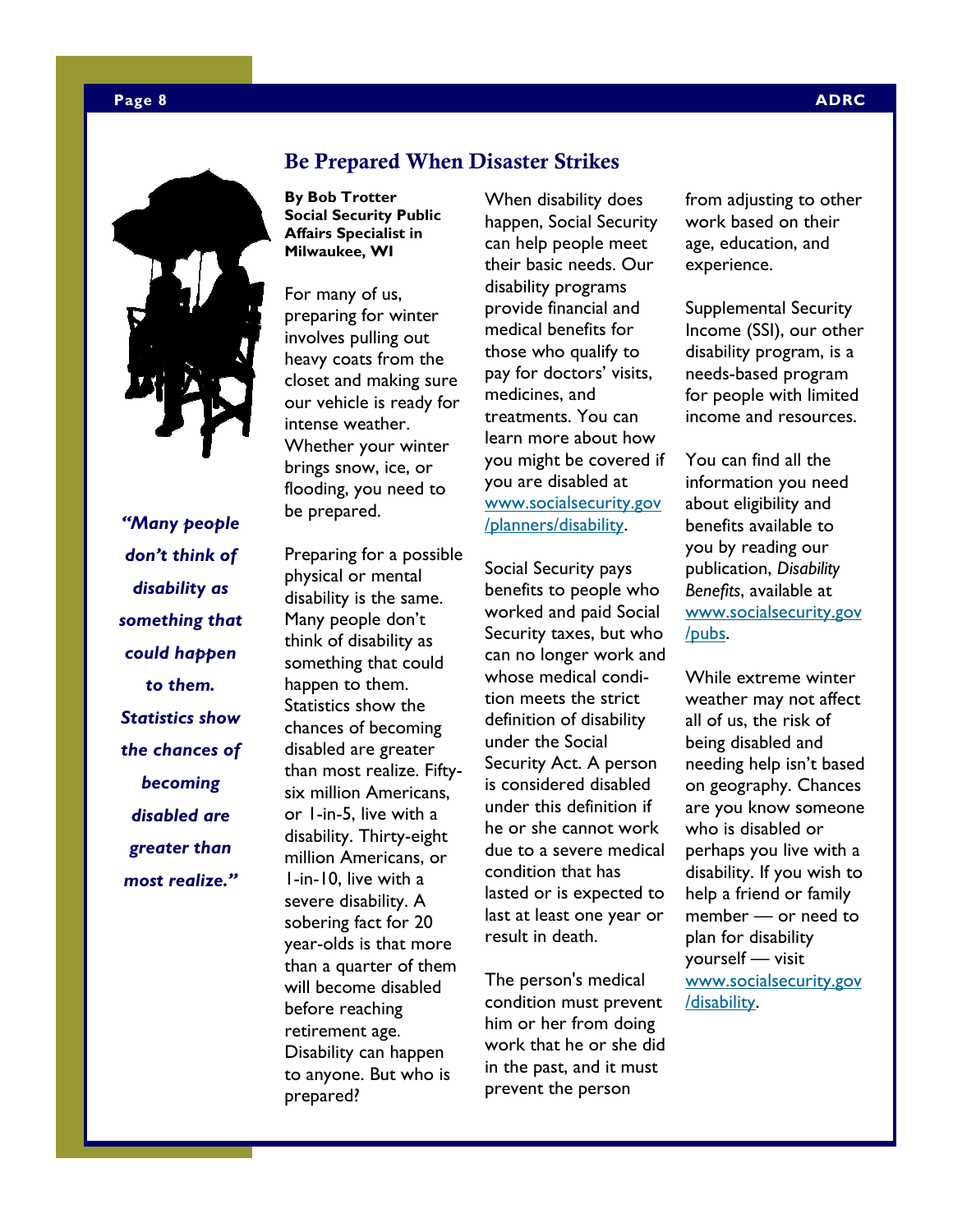# **Wisconsin Dental Association's Donated Dental Services Program**

It can be difficult to find affordable dental care. However, the Wisconsin Dental Association offers the Donated Dental Services Program, which may provide help to qualified applicants. There is usually no cost to qualified applicants, but those who have the ability to pay something may be asked to do so.

### **The following criteria must be met to be eligible:**

- A person must live in the county where the services would be received; and
- The applicant must be disabled or 65 or older; and
- A person cannot have dental insurance of any kind (including Medicaid, a Medicare plan, or private insurance)

• The applicant must have limited income.

To start the process, an interested person should complete and submit the application. Applications can be downloaded from the WDA website at www.wda.org. You can also call 414-755-4188 to have an application sent to you. Sending an application does not guarantee treatment. A phone interview will be conducted after a completed application is received. You will be asked questions to determine your financial situation and dental needs. If accepted into the program, you will be put on a waiting list until a volunteer dentist becomes available. The number of people on a waiting list varies by county.

The dentists are volunteers. They can decide to accept or reject patients who have been referred to them. The patient may be asked to schedule a face to face appointment to assess their dental needs before they are accepted as a patient. There is no guarantee that services will be provided. The dentist will determine the treatment plan; once the agreed upon services are completed, the dentist is under no obligation to provide further services as the program does not provide lifetime dental care. The dentists do not donate routine cleanings or examinations after the initial treatment plan is completed.

**Call the ADRC for other dental resources 262-833-8777.** 

*Did you know that your oral health can offer clues about your overall health — or that problems in your mouth can affect the rest of your body? Understand the intimate connection between oral health and overall health and what you can do to protect yourself. Mayo Clinic News* 



## **Know The Person's Wishes**

When caring for an elderly friend or relative:

- Know the location of the will, birth certificate, marriage and divorce certificates, Social Security information, life-insurance policies, financial documents, and keys to safe deposit box or home safe.
- Ask the person's wishes about funeral arrangements, organ donation, and burial or cremation.
- Have the person complete an advance directive, including a living will, which specifies wanted and unwanted procedures. The person should also

appoint a health-care proxy to make medical decisions if he or she becomes incapacitated.

- Have a do-not-resuscitate order drawn up if the person desires. That tells health-care professionals not to perform CPR if the person's heart or breathing stops and restarting would not result in a meaningful life.
- Make sure the person gives copies of the documents to his or her doctor and a few family members or friends. Take the documents to the hospital if the person is admitted.

### **Page 9**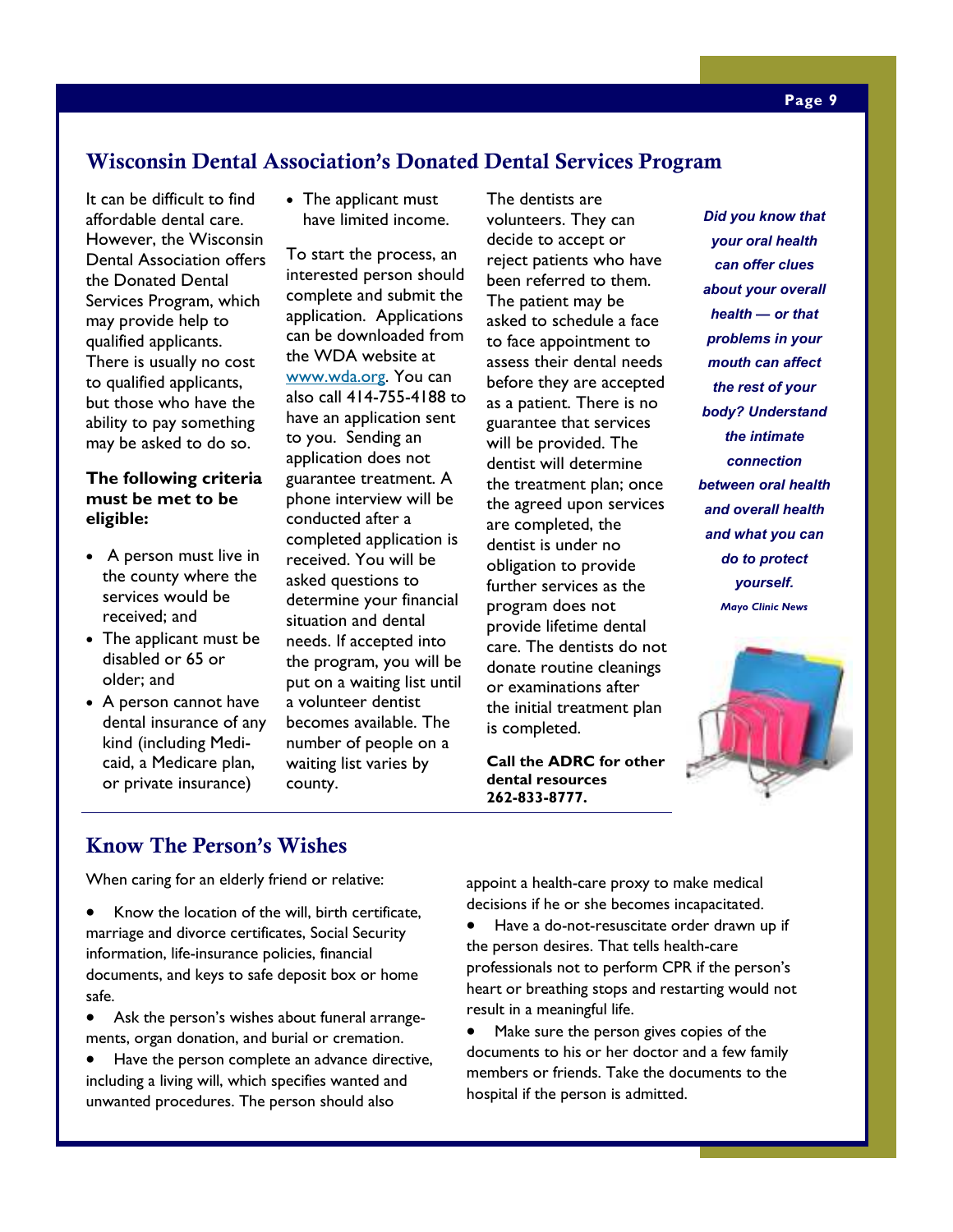### **Traditions and Transitions Continued from pg 2…**

• Express your feelings and describe problems to someone who understands.

Look for the positive in the change.

• Avoid making other big changes during this time.

• Get help with symptoms of depression.

Learn from past transitions. What helped you through other difficult times? How could you modify what was useful to your present circumstances?

### *III. New Beginnings*—

These can be vague and unimpressive. A beginning may occur so subtly that we don't notice it at first. But one morning we realize that we are emerging from our wilderness and participating in life again. Dwight may notice this when he plays with a great-grandchild or becomes engrossed in a Packer game again. He may notice when he laughs with friends at Support Group.

The losses will not go away. But the human heart is designed to heal and go on if it is nurtured with patience and love.

# **Support Groups for Family Caregivers**

### **First Thursday 10:30 am-12 Noon Alzheimer's Association Group**

For Families Dealing with Alzheimer's and other **Dementias** 

2000 Domanik Dr - 1st Floor United Way

**Dec 3, Jan 7, Feb 4** 

### **First Friday 12 Noon-1pm**

conference room

"*Caregiver Connection"* **Telephone Group** 

Call 262-833-8762 to pre-register (\* change due to holiday)

### **Dec 4, Jan 8\*, Feb 5**

### **Third Tuesday 1:30-3:00 pm**

Yorkville United Methodist Church 17645 Old Yorkville Rd. (3 Miles West of I-94, Just north of Highway 20)

**Dec 15, Jan 21, Feb 16** 

### **Second Saturday 10:30 am–12 Noon**

Atonement Lutheran Church 2915 Wright Ave Park and enter in back of building (on South side)

**Dec 12, Jan 9, Feb 13** 

### **Third Wednesday 1:30-3:00 pm**

Burlington Senior Center, Eppers Room

209 N Main St

**Dec 16, Jan 19, Feb 17** 

### **Third Thursday 6:00-7:30 pm Alzheimer's Association Group**

For Families Dealing with Alzheimer's and other **Dementias** 

Atonement Lutheran Church, 2915 Wright Ave Park and enter in back of building (on South side)

**Dec 17, Jan 20, Feb 18** 

*May I have…*

*Serenity to accept the things I cannot change,* 

*Courage to change the things I can, and* 

*Wisdom to know the difference.*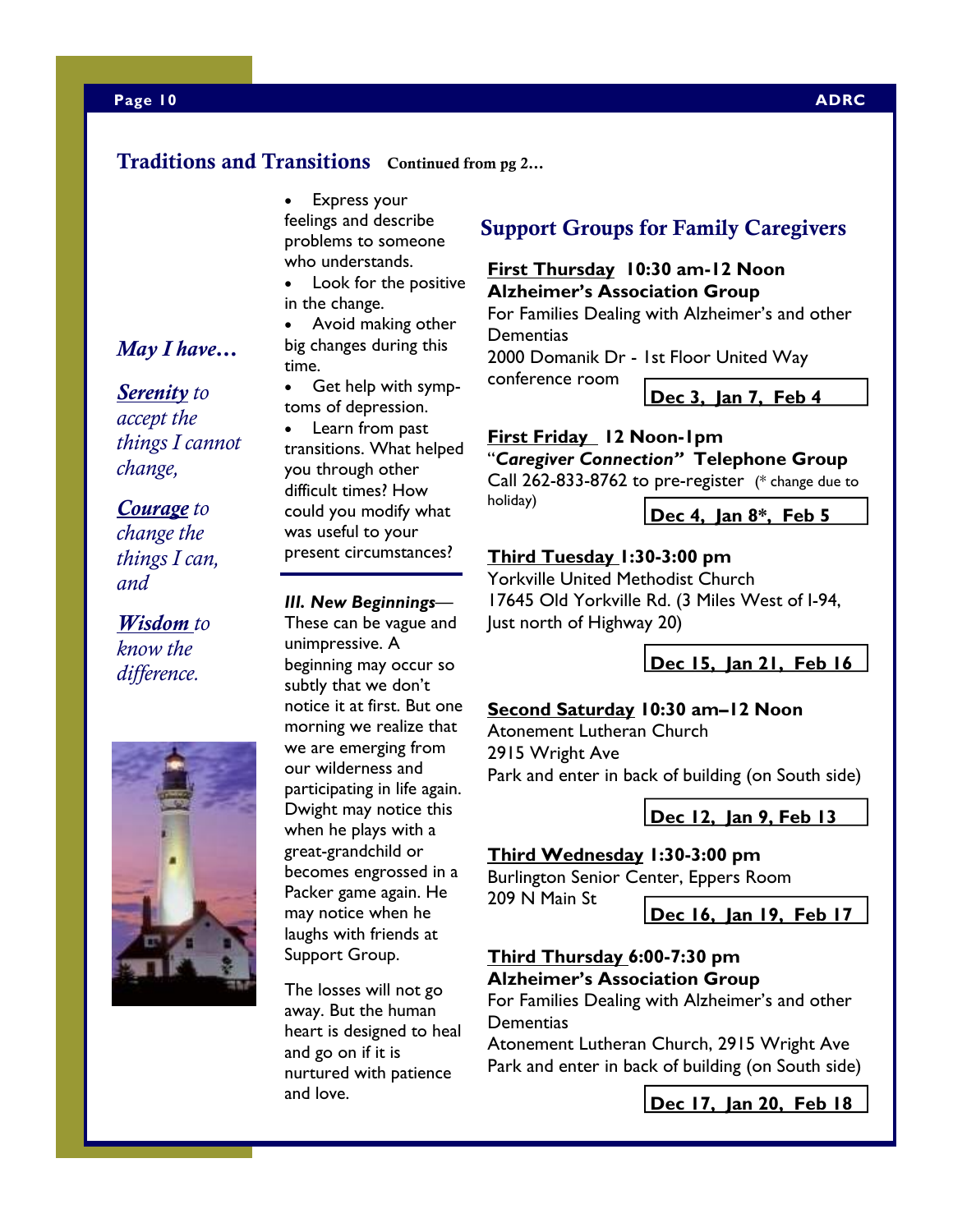### **Continued from pg 4… Who We Are**

can come with friends or come alone and make new friendships at these centers. The Centers also have information on nutrition education, other senior services in Racine, and many centers have activities, such as card playing and Bingo.

Lunch is served at 12 noon, but two sites serve lunch at 11:30, you need to make a reservation a day in

advance. Anyone 60 or older and a spouse of any age are welcome to attend. All meals are served for a donation; a \$3.50 donation is suggested.

See the list of sites on page 4.

Lunches are cooked and packaged in our own kitchen by our own staff. Menus are made a month in advance and approved by a registered dietician.

### **You can view a menu on line at:**  https//www.adrc.racine

co.com or you can find a copy in local newspapers. Choose to eat 5 days a week or pick and choose the days you want.

**Program Information: 833-8766** 

**Volunteer Opportunities: 898-1370** 

*Please be sure to Follow the ADRC of Racine County on Facebook!* 



*We share information, resources, current events, and other items of interest. You can find us and like us -at: https:// www.facebook.co m/Aging-and-Disability-Resource-Centerof-Racine-County-182368485167077 /*

and moisture content and when these baked products are left at room temperature, conditions are ripe for bacteria to multiply. It's not necessary to refrigerate most other cakes, cookies, or breads unless they have a perishable filling or frosting.

**Question:** "The instructions on the ham said it would take about 4 hours to cook, but the thermometer read 160° F after

### **Continued from pg 5… Holiday Food Safety**

3 hours, the problem is that we won't be eating for another 2 hours. Can I leave it out on the counter covered with foil?"

**Answer:** That's not a good idea. Bacteria that cause food borne illness can contaminate safely cooked food left out at room temperature. Scientists have found that after 2 hours at room temperature, bacteria can multiply on foods to high enough levels

the ham will be out extra time for carving and serving, it's better to cover it and keep it in a 200° F oven until you're ready to serve it. Check the ham with a food thermometer to make sure it doesn't go below an internal temperature of 140°F while it's in the oven.

to cause illness. Since